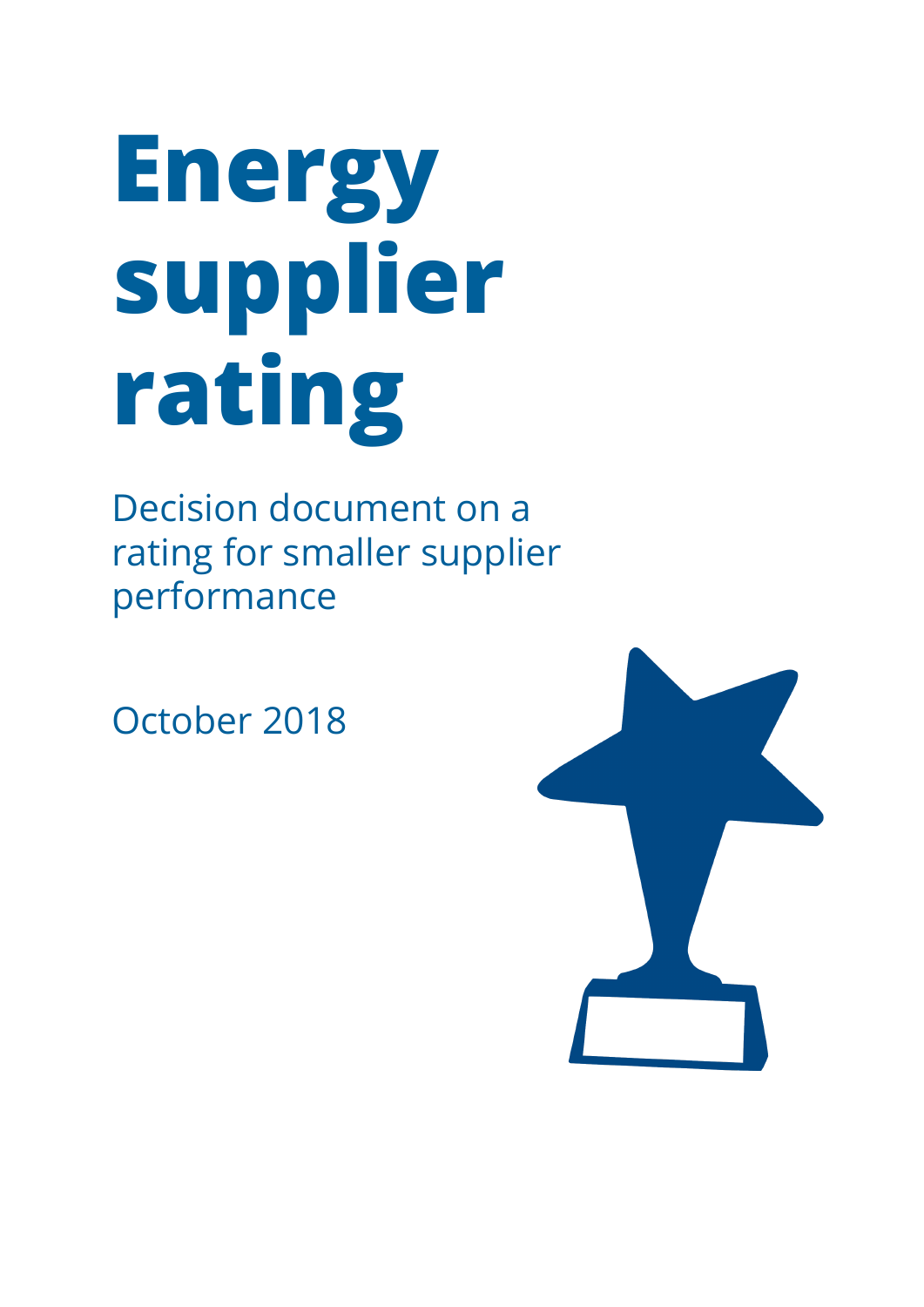### **Contents**

| <b>Summary</b>                                        | $\overline{2}$  |
|-------------------------------------------------------|-----------------|
| <b>Consultation and Request for information (RFI)</b> | 4               |
| <b>Market share data</b>                              | 5               |
| <b>Decisions</b>                                      |                 |
| Minded-to option                                      | 6               |
| <b>Complaints metric</b>                              |                 |
| <b>Other metrics</b>                                  | 8               |
| Change in ratio                                       | 9               |
| <b>Proposed changes to the existing rating</b>        |                 |
| <b>Bill timeliness</b>                                | 10              |
| Customer service metric                               | 12 <sup>2</sup> |
| Supplier rankings                                     | 13              |
| <b>Voluntary schemes</b>                              | 13              |
| Other issues                                          | 14              |
| <b>Previous consultations</b>                         | 15              |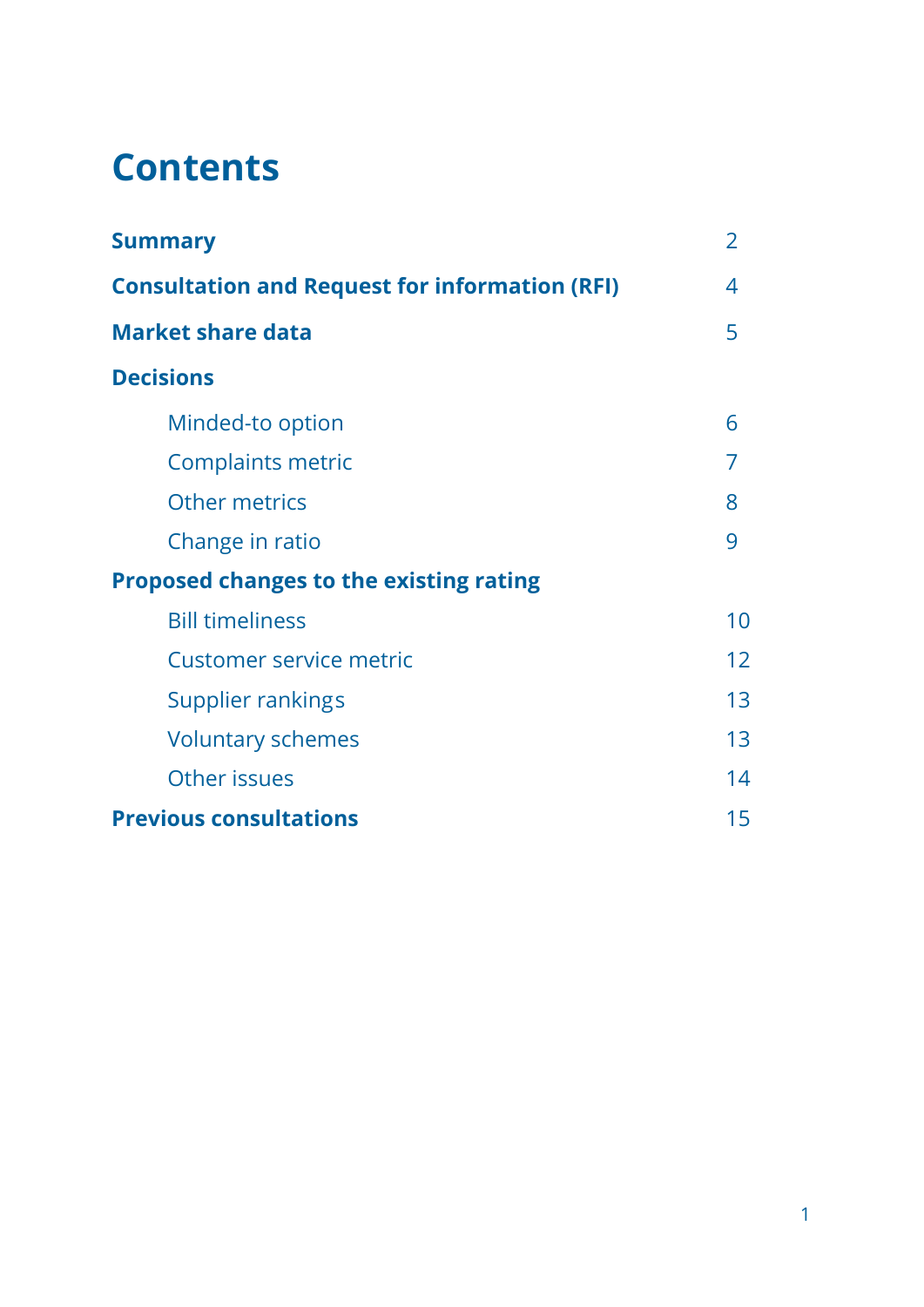### **Summary**

The Citizens Advice energy supplier rating was first published in 2016.<sup>1</sup> It allows consumers to make informed switching decisions and provides accessible information about energy supplier performance. It is published on our website and integrated into the results page of our price comparison website (PCW).<sup>2</sup>

In July we published a consultation on developing a rating for smaller supplier performance.<sup>3</sup> We held a workshop in August with suppliers and other interested stakeholders to discuss our proposals on expanding the rating to include nearly 100% market coverage.<sup>4</sup> Our aim is to provide a regularly updated star rating for as many domestic suppliers as possible.

We also consulted stakeholders about minor changes to the rating methodology, in response to regulatory and market changes.

After reviewing the responses to the consultation, we have made the following decisions to:

- reduce the threshold for automatic inclusion to all suppliers with over  $25,000$  meter points<sup>5</sup>
- use the same metrics as the existing supplier rating for suppliers with over 25,000 meter points
- lower the requirement for company referrals from the consumer service to all suppliers with over 25,000 meter points
- change the complaints ratio by lowering the weighting to per 10,000 meter points for all suppliers

<sup>1</sup>[https://www.citizensadvice.org.uk/about-us/how-citizens-advice-works/citizens-advice-consumer](https://www.citizensadvice.org.uk/about-us/how-citizens-advice-works/citizens-advice-consumer-work/supplier-performance/energy-supplier-performance/compare-domestic-energy-suppliers-customer-service/) [-work/supplier-performance/energy-supplier-performance/compare-domestic-energy-suppliers](https://www.citizensadvice.org.uk/about-us/how-citizens-advice-works/citizens-advice-consumer-work/supplier-performance/energy-supplier-performance/compare-domestic-energy-suppliers-customer-service/)[customer-service/](https://www.citizensadvice.org.uk/about-us/how-citizens-advice-works/citizens-advice-consumer-work/supplier-performance/energy-supplier-performance/compare-domestic-energy-suppliers-customer-service/)

<sup>2</sup> <https://energycompare.citizensadvice.org.uk/> 3

[https://www.citizensadvice.org.uk/about-us/policy/policy-research-topics/energy-policy-research](https://www.citizensadvice.org.uk/about-us/policy/policy-research-topics/energy-policy-research-and-consultation-responses/energy-policy-research/consultation-on-changes-to-the-citizens-advice-energy-supplier-rating/)[and-consultation-responses/energy-policy-research/consultation-on-changes-to-the-citizens-advi](https://www.citizensadvice.org.uk/about-us/policy/policy-research-topics/energy-policy-research-and-consultation-responses/energy-policy-research/consultation-on-changes-to-the-citizens-advice-energy-supplier-rating/) [ce-energy-supplier-rating/](https://www.citizensadvice.org.uk/about-us/policy/policy-research-topics/energy-policy-research-and-consultation-responses/energy-policy-research/consultation-on-changes-to-the-citizens-advice-energy-supplier-rating/)

<sup>4</sup> By June 2019

<sup>&</sup>lt;sup>5</sup> We have decided to refer to meter points in relation to the threshold, rather than customer accounts, for ease of understanding. For most suppliers the number of meter points is the same as the number of customer accounts (where each fuel counts as an account, such that a dual fuel account counts as two accounts). We recognise this is not the case for suppliers with customers with complex meter arrangements. This change in language does not affect the complaints data in the rating, where we will continue to use customer accounts, in line with Ofgem's complaints reporting requirements.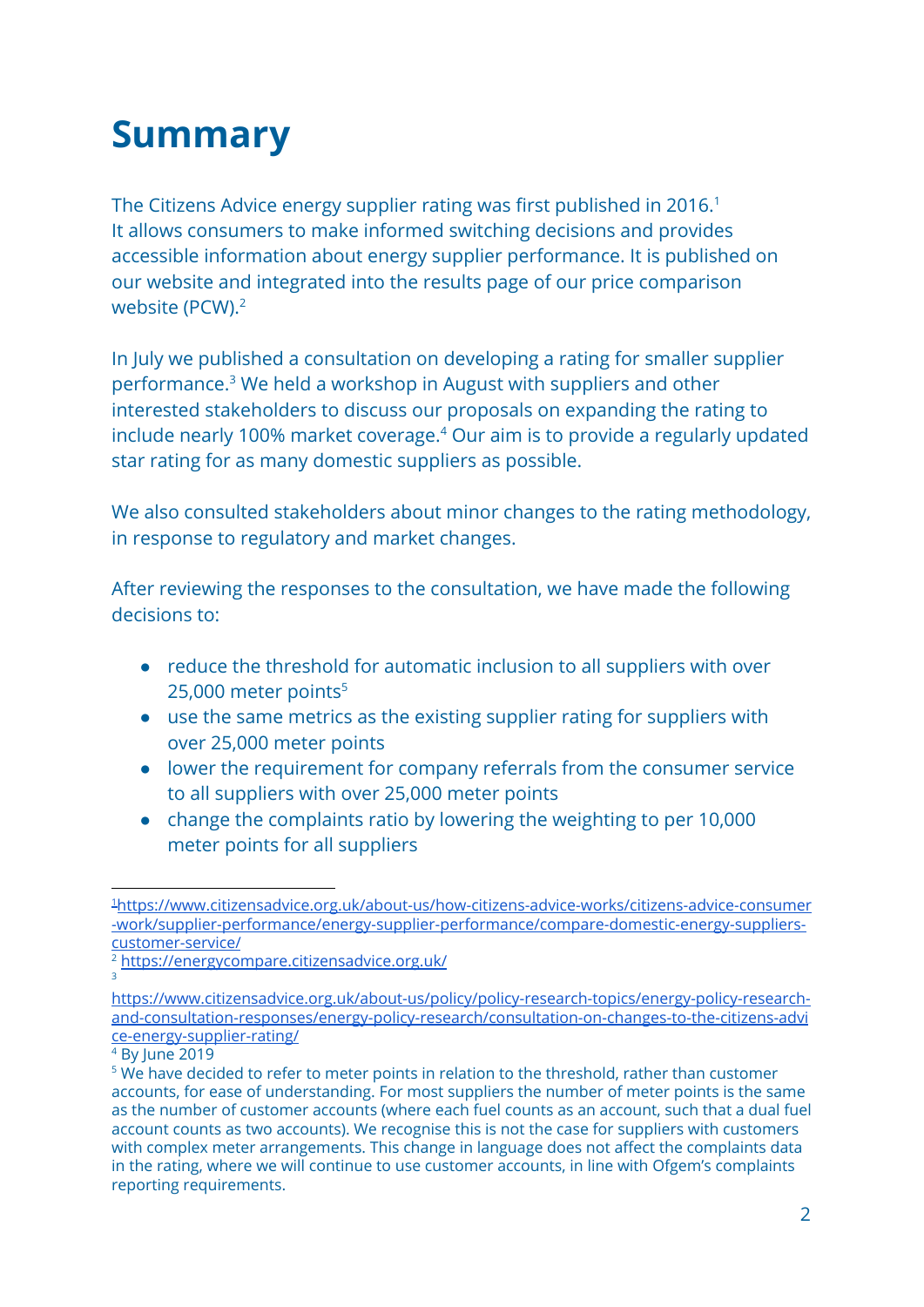We also decided to use the complaints score as a tie-break in the ranking when suppliers receive the same rating. We made this change from the October 2018 release onwards.

As stated in the consultation document, we will work with suppliers as they enter the market and as the threshold is approached, to ensure they understand their obligations.

Our decisions mean that the design of the rating will be expanded to include all suppliers over the 25,000 meter point threshold outlined in Figure 1.

| <b>Category</b>         | <b>Weighting</b> | <b>Metric</b>                                                                                                                                               | <b>Data source</b>                                                                           |
|-------------------------|------------------|-------------------------------------------------------------------------------------------------------------------------------------------------------------|----------------------------------------------------------------------------------------------|
| Complaints              | 35%              | <b>Existing complaints ratio</b>                                                                                                                            | Ombudsman:<br>Energy (OS:E),<br>consumer<br>service (CS),<br><b>Extra Help Unit</b><br>(EHU) |
| <b>Billing</b>          | 20%              | <b>Accuracy of bills</b>                                                                                                                                    | <b>RFI</b>                                                                                   |
|                         |                  | <b>Timeliness of bills</b>                                                                                                                                  | <b>RFI</b>                                                                                   |
| Customer<br>service     | 20%              | Average call waiting time                                                                                                                                   | <b>RFI</b>                                                                                   |
| Switching               | 15%              | Switches completed in 21 days                                                                                                                               | <b>RFI</b>                                                                                   |
| Customer<br>commitments | 10%              | Membership of the Energy<br><b>Switch Guarantee, PPM</b><br>principles, Safety Net and<br><b>British Standard for Inclusive</b><br><b>Service Provision</b> | Publicly available                                                                           |

#### **Figure 1: Rating design**

For those suppliers with a company referral process in place at the beginning of October 2018, a full rating will be published in March 2019 (covering October - December 2018). Partial data (based only on our RFI) will be published for other suppliers, rather than a full rating. For the June 2019 release (covering January to March 2019) all eligible suppliers will receive a full rating.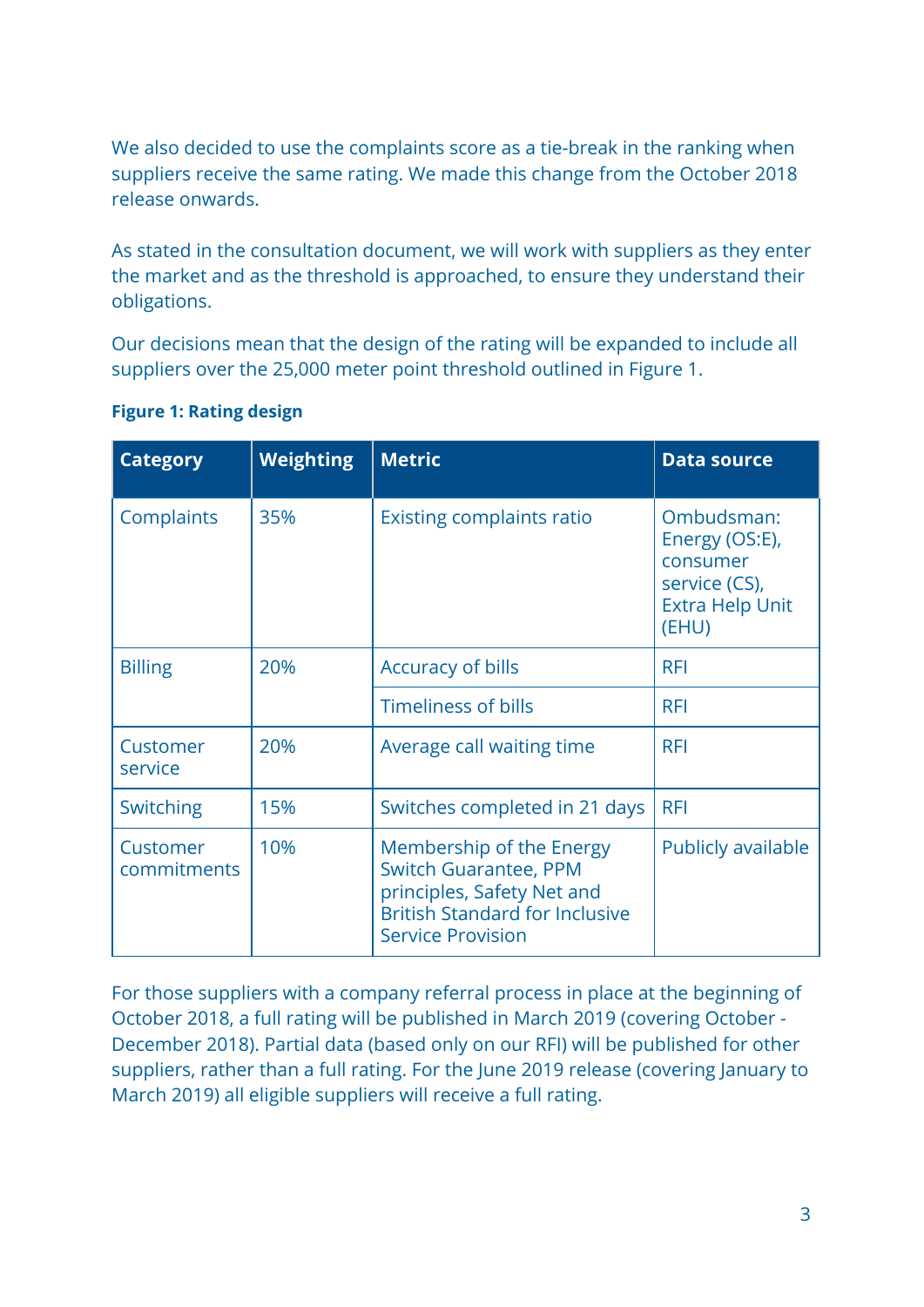# **Consultation and Request for information (RFI)**

The consultation was sent to 70 suppliers, including all suppliers who would be eligible for the expanded rating under our proposals. All suppliers eligible for the inclusion in our expanded rating were invited to our workshop or offered individual meetings or phone calls to discuss the proposals. A note was sent out to remind suppliers to engage with the consultation in the week before the deadline. We received 10 formal responses to the consultation. The breakdown of responses is shown below.

| <b>Respondent type</b>                 | <b>Number of responses</b> |
|----------------------------------------|----------------------------|
| Suppliers currently in the rating      |                            |
| Suppliers currently outside the rating |                            |
| <b>Others</b>                          |                            |

These responses have been published in full with this decision on our website. We've summarised key points alongside the decisions we've made about expanding the rating to suppliers with over 25,000 meter points.

Alongside the consultation we issued a draft RFI to the smaller suppliers. The aim was to ensure that smaller suppliers are aware of what data is collected and fed into the proposed metrics. This provided an opportunity for suppliers to flag whether they would experience any difficulties collecting this data. The final version of the information request will be sent out with this decision document. We will also be contacting those suppliers who are over or approaching the threshold to set up the company referral process.

Thanks to all those suppliers who responded to the consultation and commented on the RFI.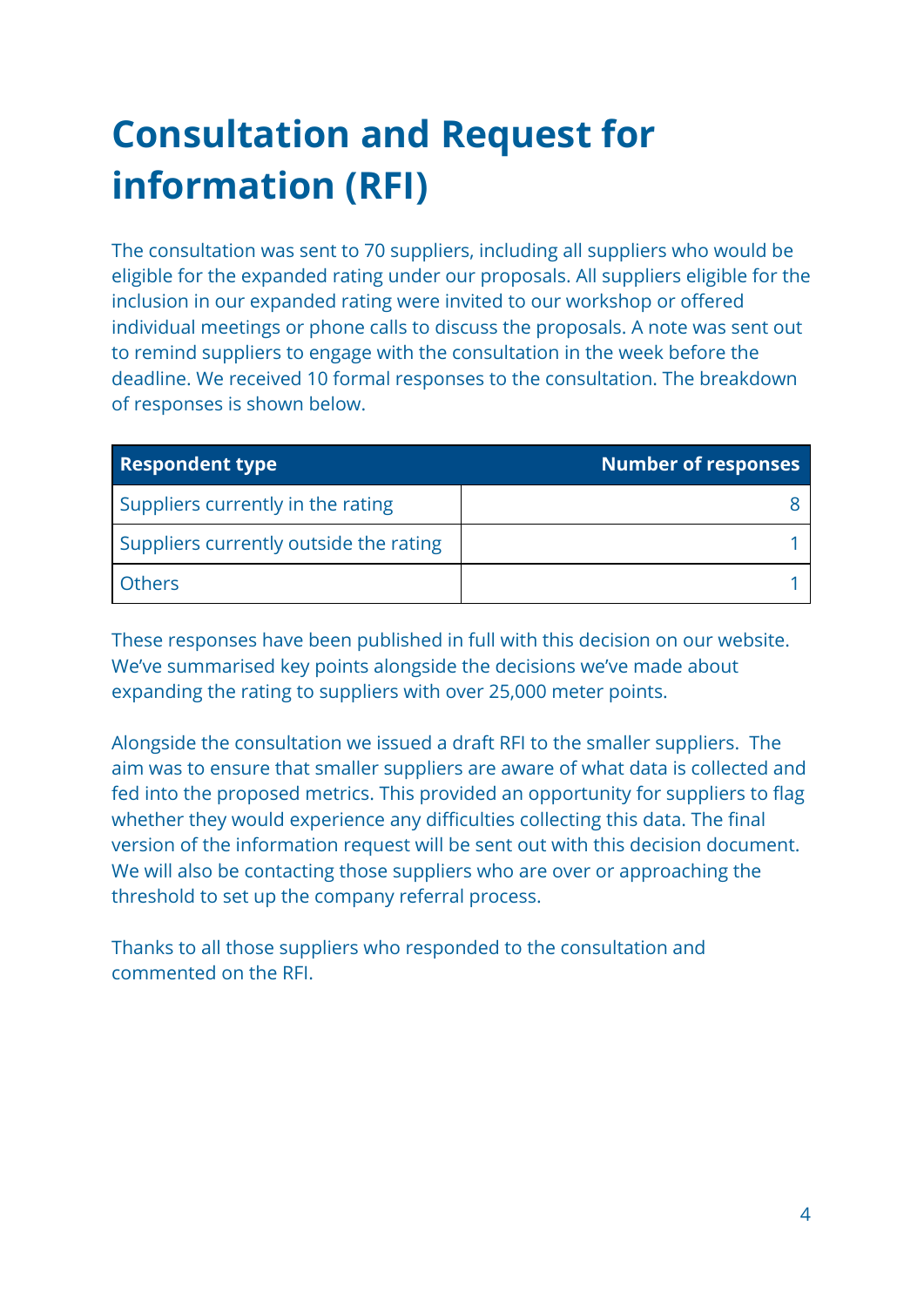### **Market share data**

#### **Methodology**

Our star rating is reliant on accurate information about suppliers' market share to ensure all eligible suppliers are included and to support the calculation of our complaints metric.

Earlier this year, Ofgem announced a revision to their reporting arrangements for monitoring complaints.<sup>6</sup> Since 1 July suppliers have been submitting direct complaints information to the regulator. As part of this process all suppliers are required to send Ofgem monthly reports on the number of meter points. Citizens Advice is also being sent the monthly direct complaints reports, which gives us access to market share data. This allows us to use the average of the three months market share data, rather than the market share data at the end of the month. This allows us to use more representative market share for suppliers that are experiencing growth throughout each quarter.

<sup>6</sup>[https://www.ofgem.gov.uk/publications-and-updates/guidance-submitting-customer-complaints](https://www.ofgem.gov.uk/publications-and-updates/guidance-submitting-customer-complaints-data) [-data](https://www.ofgem.gov.uk/publications-and-updates/guidance-submitting-customer-complaints-data)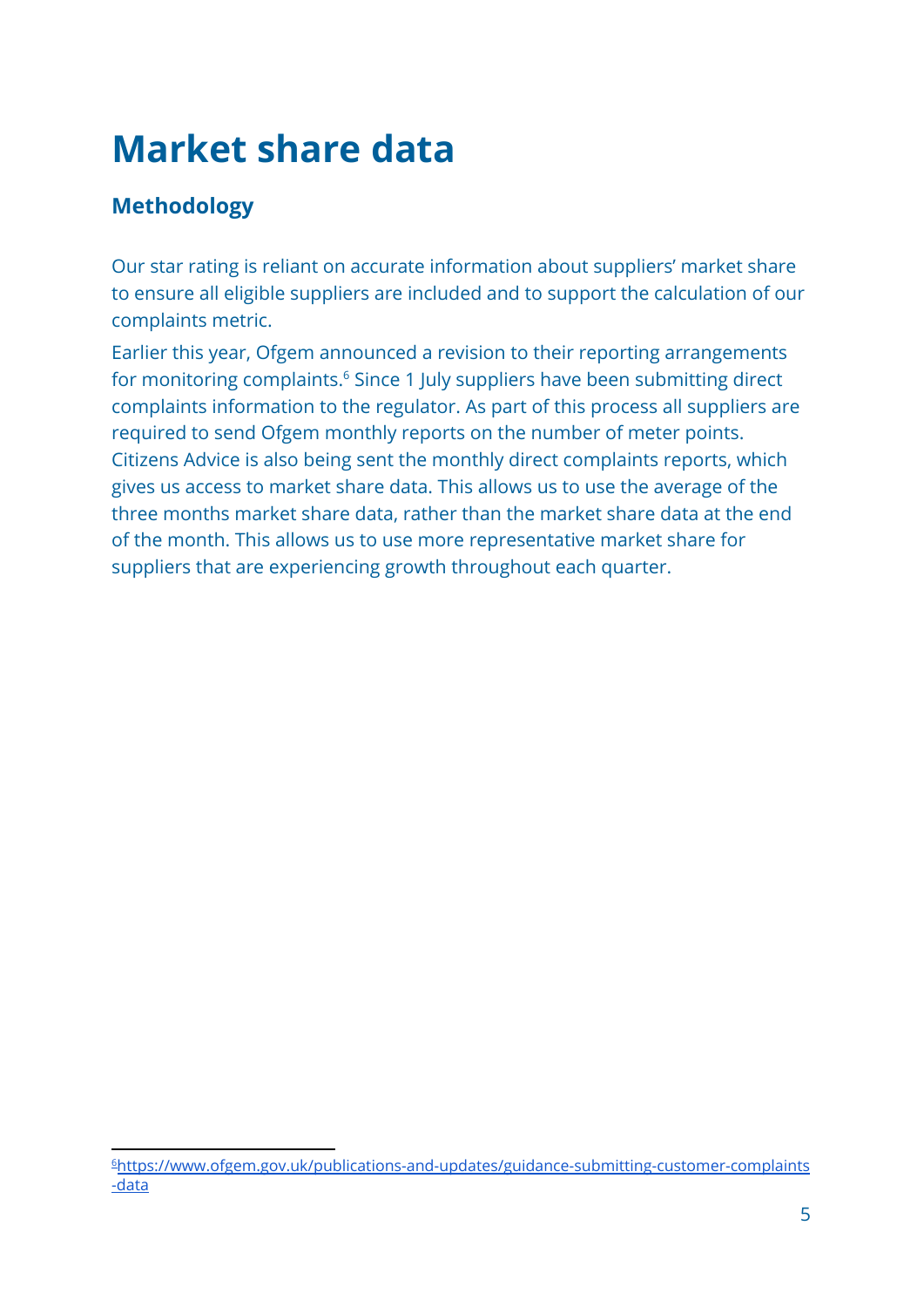### **Decisions**

### **Minded-to option**

Our minded-to option was to expand the existing rating to include all suppliers with over 25,000 meter points. We thought this would be the most appropriate approach to ensure that the model continues to be robust and comparable.

#### **Stakeholder views**

All respondents to the consultation agreed with our proposal, with a couple of respondents arguing that we should should include all suppliers, regardless of size. They said this would encourage healthy competition, full transparency and comparable standards of service for consumers.

Other views raised:

- As suppliers with less than 25,000 meter points will be excluded there will need to be clearer information about why these suppliers don't have a full rating.
- Concerns about the impact of having an increased number of suppliers in the rating on the time it takes to publish the data.

#### **Decision**

We have decided to proceed with our proposal to reduce the threshold to all suppliers with over 25,000 meter points. Based on the current market, this would increase the number of suppliers in the rating to almost 50 suppliers<sup>7</sup> and provide almost 100% market coverage based on current customer numbers.

This will achieve our aim of providing better information for consumers about supplier performance, particularly when making switching decisions. We want to give as much information as possible about the performance of all suppliers. However we recognise that the inclusion of the very smallest and/or newly launched suppliers in the full rating may not be suitable.

<sup>7</sup> By June 2019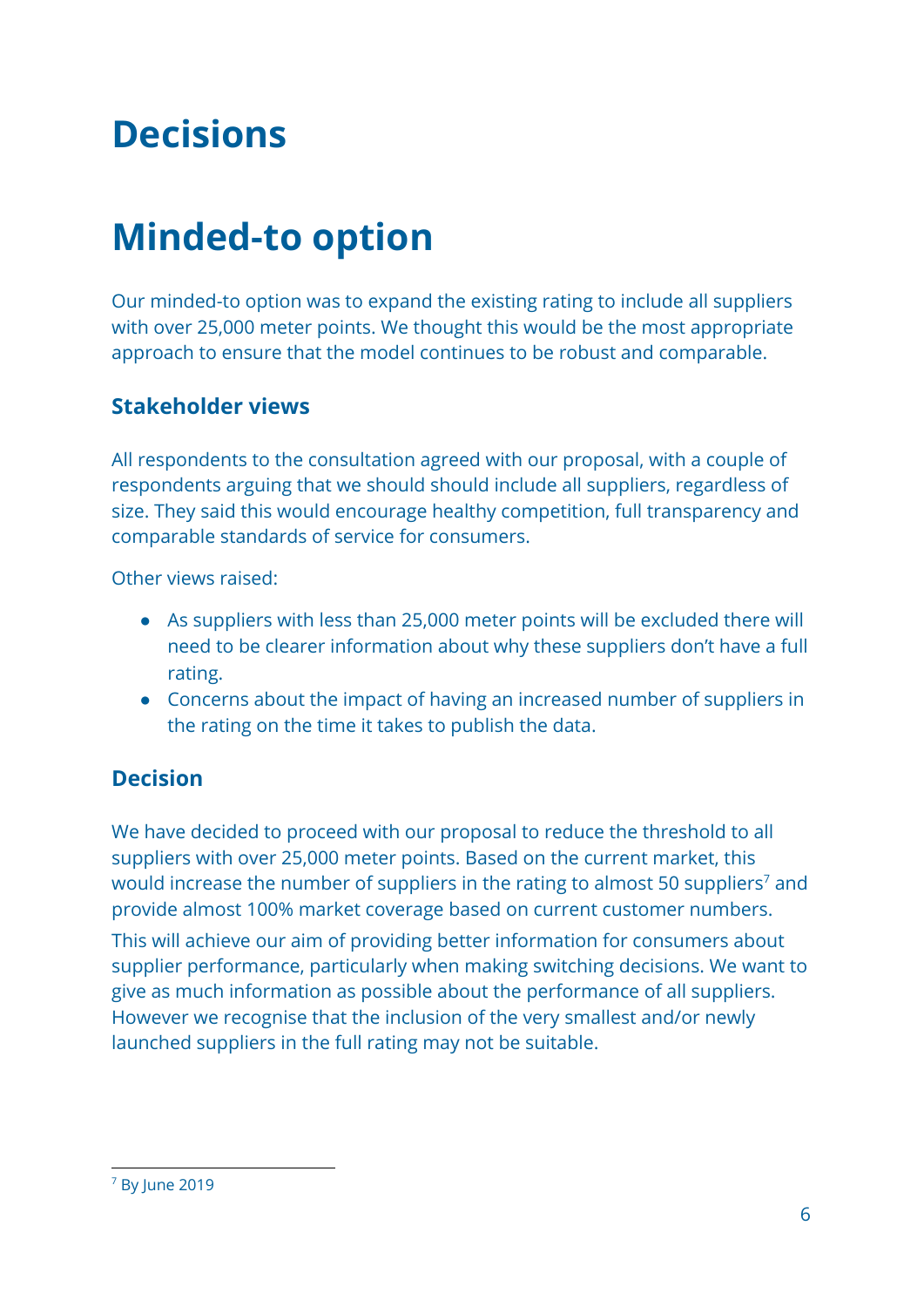It is important that consumers understand why a supplier doesn't have a customer service star rating. We confirmed in the consultation document we are testing different approaches to displaying this information.

We think the benefits of expanding the existing rating to include all suppliers with more than 25,000 meter points will mean a better user experience on the Citizens Advice price comparison site and a fairer comparison of suppliers. In our view, this is an appropriate minimum threshold for ensuring our rating continues to be based on consistent and comparable data.

We have assessed the workload and are confident that the complaints data process will cope with the increased number of suppliers and no changes to the current timelines are required.

### **Complaints metric**

#### **Company referrals from the consumer service**

All domestic suppliers with over 50,000 meter points are required to set up formal referral arrangements with the consumer service. We proposed to lower the requirement for establishing company referrals with the consumer service to 25,000 meter points as our minded-to option.

#### **Stakeholder views**

The majority of the respondents supported our proposal. One respondent that disagreed said that the consumer referral requirement needs updating so that includes more channels for communication than just telephony.

Several respondents said that they do not believe that the requirements to have a consumer referral represent a prohibitive cost to business and there is a clear customer benefit having these requirements in place. One respondent argued that these arrangements should be in place for all suppliers.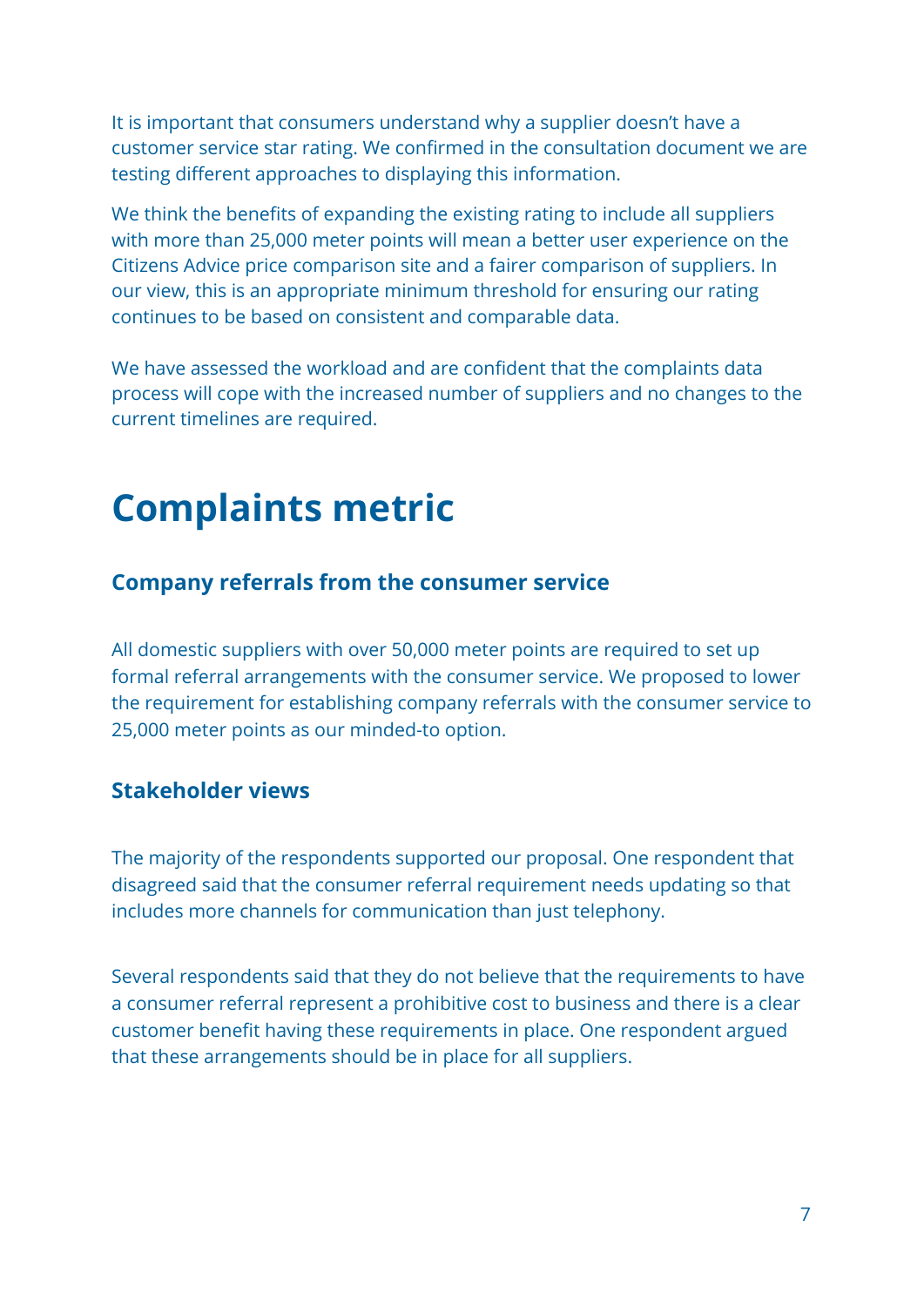#### **Decision**

We are going ahead with our minded-to option to lower the requirement for company referrals from the consumer service to 25,000 meter points. Suppliers below the threshold can still apply to voluntarily join these arrangements.

It is important to note we already offer two routes for referrals which are based on consumer needs and preferences. Currently the referral is sent to the supplier using the route by which the consumer originally contacted the service. This means that if the consumer emails the consumer service and meets criteria for referral, it's emailed to the supplier. If they telephone the consumer service and meet criteria for referral, it's transferred via mid call transfer.

We discuss issuing an exploratory RFI regarding different types of communication methods in the customer service section of the decision document on page 12.

### **Other metrics**

We proposed to use the same metrics as currently used in the existing supplier rating (outlined in Figure 1 on page 3)

#### **Stakeholder views**

Almost all suppliers agreed that we should take this approach

One supplier did not agree with using the same metrics and argued that the existing metrics don't take into consideration advances in customer service and there is insufficient recognition of digital channels. The supplier argued that as an app-only provider the current metrics actively disadvantage them.

Some respondents raised concerns about the 'customer guarantee' metric saying that they don't think it is a fair reflection on the commitments of small/medium suppliers, who often follow the requirements of these guarantees in practice without having signed up due to the associated administrative and membership costs.

One respondent commented that the draft RFI does not look overly onerous and suppliers should be capturing these metrics to assist with their internal reporting to ensure they are providing a good service to their customers.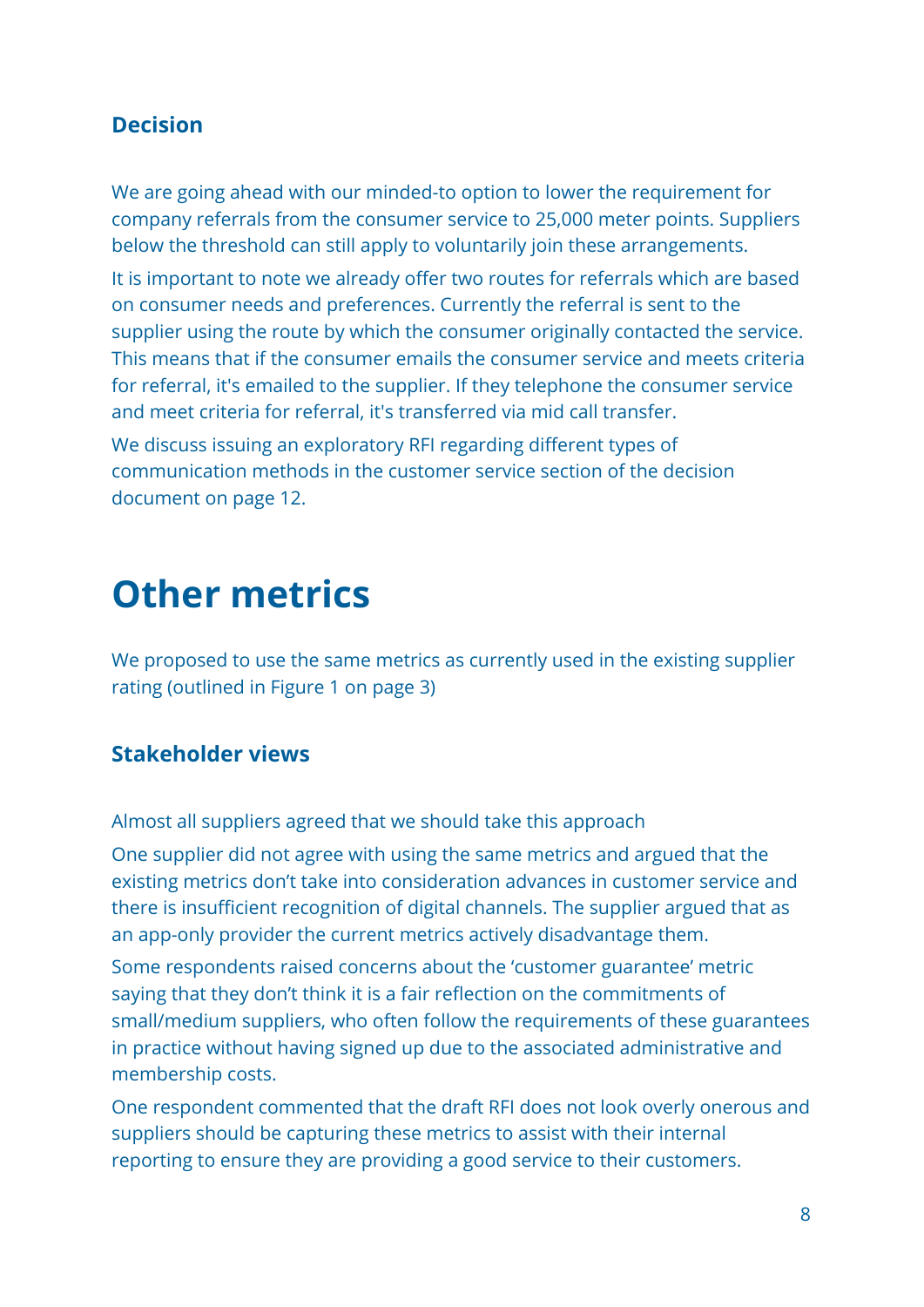Other views raised:

- direct complaints figures should be included in the complaints metric as well as third party complaints
- the quality of service should be considered for the 'Easier to contact' metric, not just how quickly a supplier answers the phone
- an aggregated score from different online rating services eg Trustpilot could be considered

#### **Decision**

We are going to use the same metrics as the existing supplier rating for all suppliers with over 25,000 meter points. We believe that taking this approach will help avoid confusion for consumers, and provide comparability across the industry.

Voluntary commitments are an important feature of the energy market and allow suppliers to demonstrate good practice. We believe that the schemes that make up the metric have a high value for consumers, especially those with certain disabilities, those in vulnerable situations and those who pay by prepayment. We think that the schemes are accessible for all suppliers, and the scoring allows for suppliers to achieve a full score without being members of all three schemes. There is more detail on changes to these schemes on page 13.

We are keeping the potential inclusion of direct complaints under active review and it is something we are considering in a future iteration of the rating.

We are keen to include other communication channels in the rating, alongside inbound telephone services. We discuss issuing an exploratory RFI regarding communication methods in the customer service section of the decision document on page 12.

# **Change in ratio**

We proposed a change to the complaints ratio for all suppliers. Complaints would be calculated as a ratio per 10,000 meter points, weighted per case type.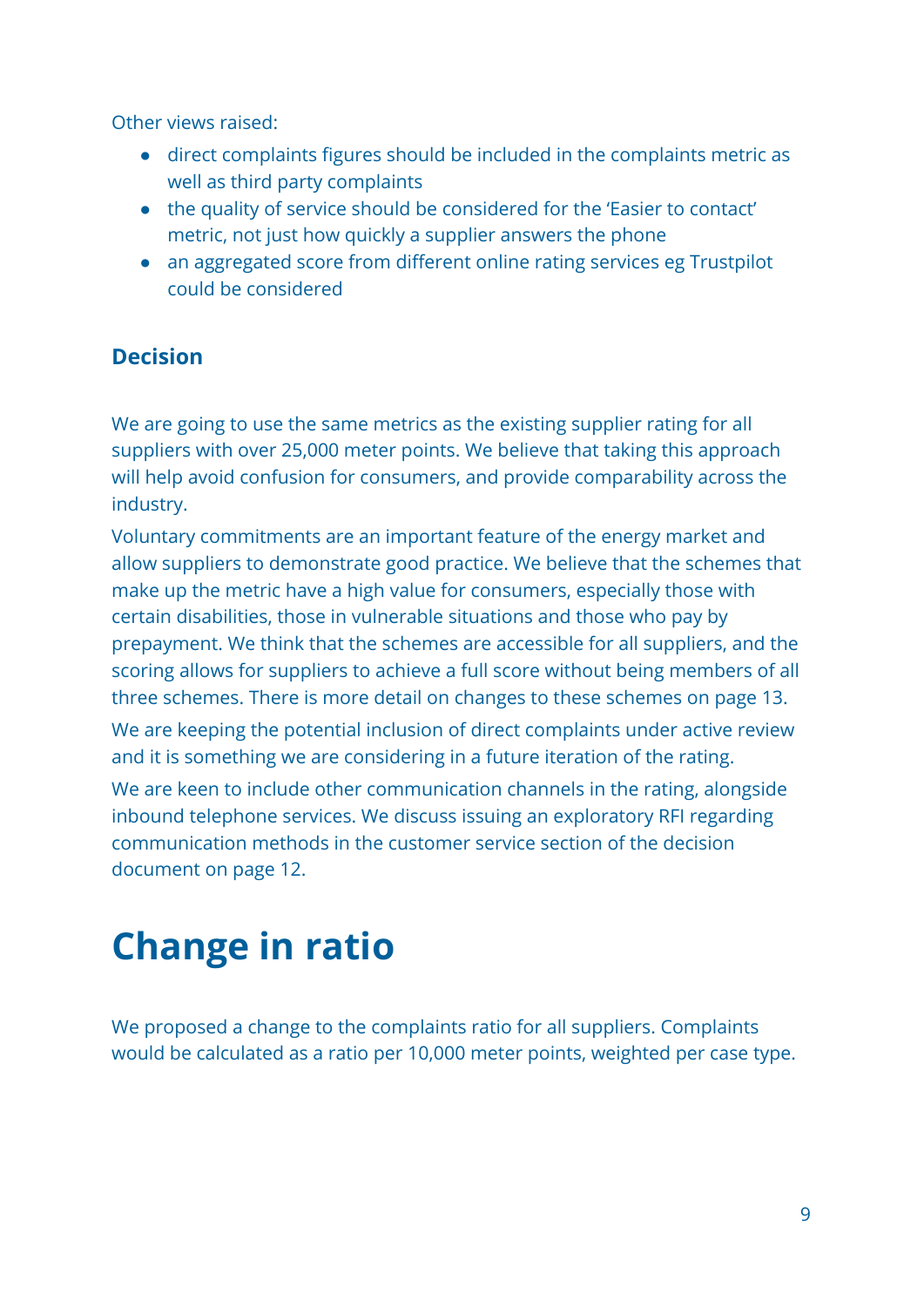#### **Stakeholder views**

The majority of stakeholders agreed with our proposal as the most appropriate approach.

One respondent highlighted that the change would alter consistency across the sector as OS:E publish their quarterly data showing various figures including cases accepted per 100,000 customer accounts. Ofgem reports complaints received over 100,000 customer accounts for the six large and medium sized suppliers but reports per 10,000 for smaller suppliers, which could cause confusion for consumers. If we were to go ahead with the change to the ratio then one respondent said there may be a need to highlight a difference from the other comparisons available.

#### **Decision**

We are going to proceed with our proposal to change the complaints ratio and lower the weighting to per 10,000 meter points for all suppliers. We think that this approach is robust, consistent and it is more comparable for suppliers to be ranked using the same ratio. We will discuss the changes with Ofgem and Ombudsman Services: Energy and ensure the difference between the ratios are conveyed in communications.

# **Proposed changes to the existing rating Bill timeliness**

Ofgem's May 2018 consultation on customer communications included proposals that will have knock-on impacts for the supplier rating.<sup>8</sup> These would remove the requirement for Annual Statements, and introduce a principle-based requirement for all consumers to receive Bills, statements and billing

<sup>8</sup>[https://www.ofgem.gov.uk/publications-and-updates/domestic-supplier-customer-communicati](https://www.ofgem.gov.uk/publications-and-updates/domestic-supplier-customer-communications-rulebook-reforms) [ons-rulebook-reforms](https://www.ofgem.gov.uk/publications-and-updates/domestic-supplier-customer-communications-rulebook-reforms)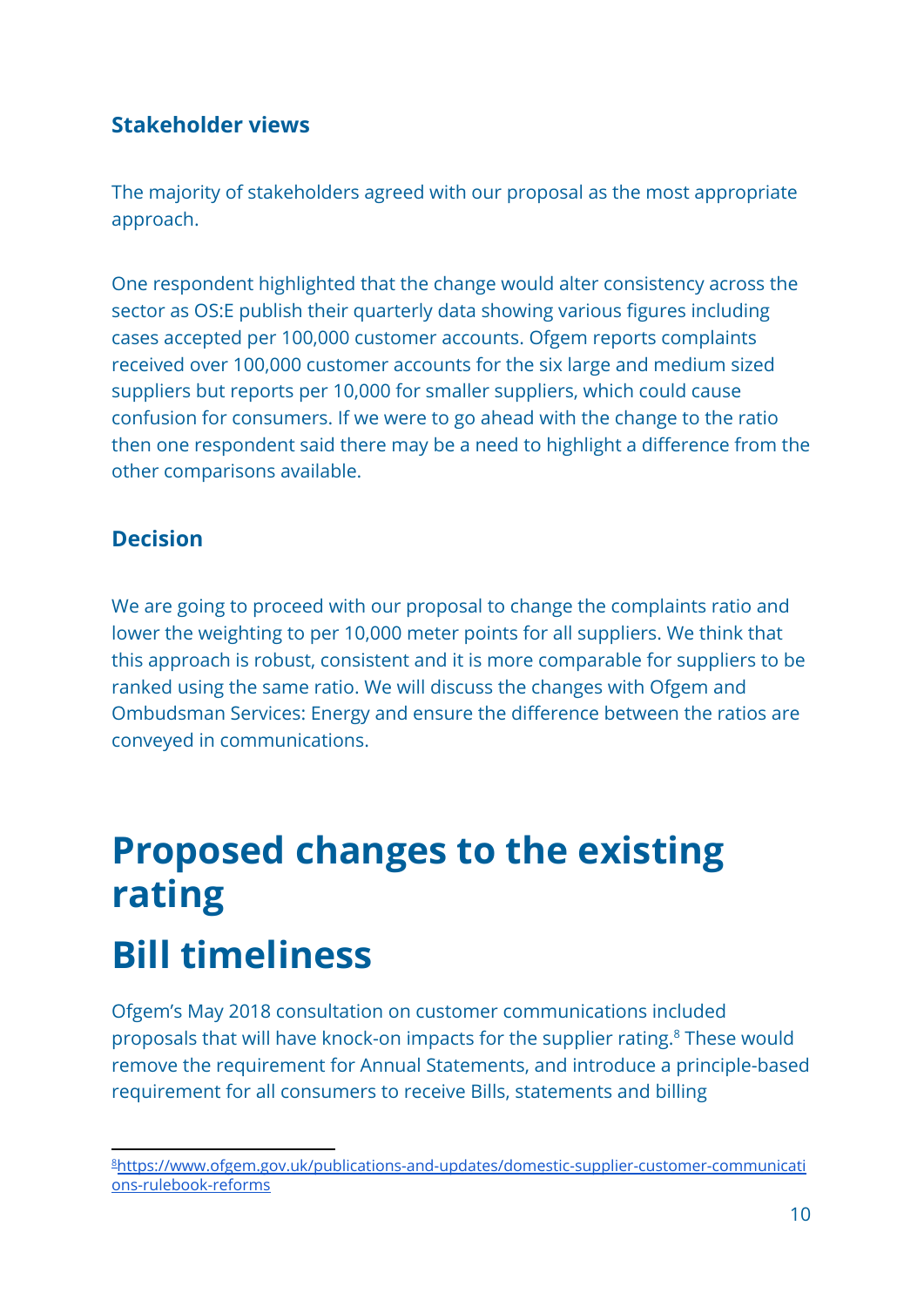information. We proposed to measure bill timeliness performance based on Bills and statements only, if Ofgem's changes go ahead.

#### **Stakeholder views**

The majority of respondents agree with this proposal, if Ofgem's changes proceed. One respondent argued that 15 working days is not a tight enough time frame to measure bill timeliness. They said that most suppliers bill monthly and so the timeliness of bills should be updated to reflect that.

#### **Decision**

Ofgem has released its final proposals on customer communications.<sup>9</sup> These would mean that some customers would not receive Bills or statements of account, but will receive 'Relevant Billing Information'.<sup>10</sup> This could potentially include all consumers except those who pay on receipt of bill, or who have a traditional, non-prepay meter.

We will review our RFI question on bill timeliness in the light of the final decision made by Ofgem. We will need to consider how to capture supplier performance in relation to the timeliness of Relevant Billing Information. We will continue to measure performance in relation to bills, statements of account and Annual Statements until the new rules are in place.

We will also keep the performance threshold for the metric - ie that bills need to be sent within 15 days of the intended date - under review. In general we have used performance thresholds which are based on recognisable industry or regulatory standards. The current threshold is based on the Billing Code, which is currently being reviewed by Energy UK. We will consider changes to our performance threshold in line with the outcome of this work.

We know that technological change is likely to improve supplier performance and increase consumer expectations - across the areas we measure. If we feel that industry or regulatory performance thresholds are not ambitious enough we will propose our own which we think achieve better consumer outcomes. For

<sup>9</sup>[https://www.ofgem.gov.uk/publications-and-updates/statutory-consultation-domestic-supplier-c](https://www.ofgem.gov.uk/publications-and-updates/statutory-consultation-domestic-supplier-customer-communications-rulebook-reforms) [ustomer-communications-rulebook-reforms](https://www.ofgem.gov.uk/publications-and-updates/statutory-consultation-domestic-supplier-customer-communications-rulebook-reforms)

 $10$ Ofgem define Relevant Billing Information as any information a Domestic Customer may need to understand and manage the costs associated with their Tariff and the [gas/electricity] they consume. This includes (either collectively or at differing frequencies as appropriate to that Domestic Customer and the circumstance): (a) any charges, fees or payments to or from that Domestic Customer's account, and what is owed to or by the licensee; (b) how any charges, fees or payments are calculated; and (c) when and how that Domestic Customer needs to make any payments or will have payments deducted, leaving reasonable time for that Domestic Customer to arrange payment before it falls due.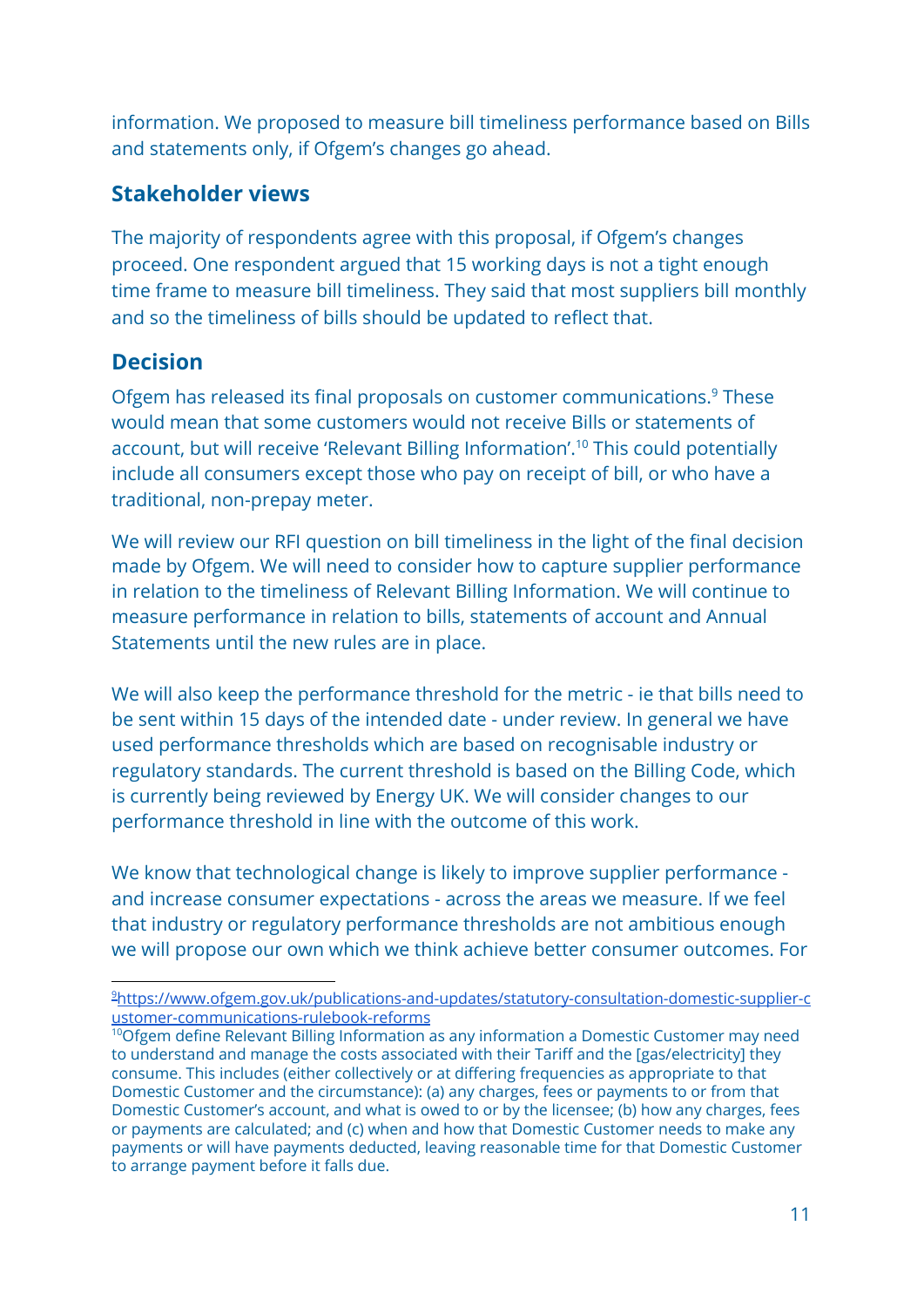example, last year we set out our view that as the smart meter rollout progresses suppliers should ensure consumers receive accurate bills more regularly, and that we would seek to amend our performance measure at the appropriate point in the rollout.<sup>11</sup> We will review this aspect of the rating in 2019, after the SMETS1 end date and the activation of the new and replacement meters obligation.

### **Customer service metric**

We confirmed that we would be issuing a RFI later this year to collect data on the prevalence and response times/availability of the following communication methods:

- Webchat
- Email
- Online messaging services (eg facebook messenger)
- Telephone ringbacks

We asked suppliers to confirm whether they thought the data they collect on these communication methods would be appropriate to include in the rating, alongside telephone services. Also we asked if there were other methods we should include in the exploratory RFI.

#### **Stakeholder views**

The majority of respondents agree that the communication methods were appropriate and welcome a move to recognise suppliers who provide a variety of contact methods. Other communication methods suppliers collect data on are:

- SMS messaging
- SignVideo

One respondent suggested including postal letters.

Several respondents agreed that there needs to be consistency in how response times for other contact methods are measured. Others pointed out that making a fair comparison between suppliers may be difficult for non-telephony channels as there will be inconsistencies. One respondent said that it is important that the descriptions and specific reporting requirements of each metric used is stipulated and agreed across industry to ensure comparable data is being presented to consumers.

<sup>&</sup>lt;sup>11</sup> [Decision](https://www.citizensadvice.org.uk/about-us/policy/policy-research-topics/energy-policy-research-and-consultation-responses/energy-policy-research/decision-on-changes-to-the-energy-supplier-rating/) on energy supplier rating review (2017)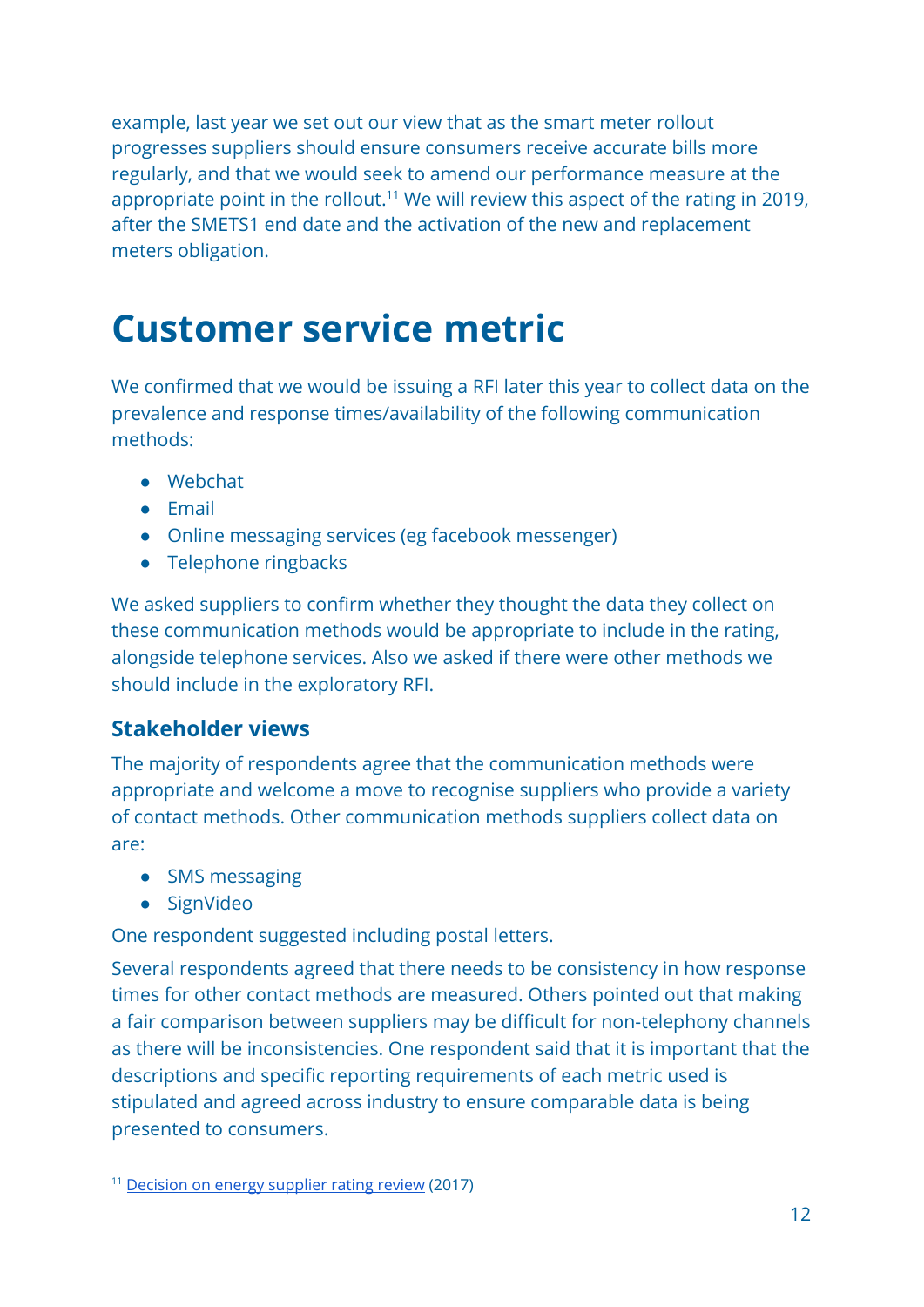#### **Decision**

We are still planning to issue our exploratory RFI later in the year. The responses provided by suppliers have been useful in the initial scoping for this work.

We will share a draft of the RFI for comment before it is issued to ensure that the content of the RFI is clear, and will enable us to make a decision on including other communication methods in the rating. We will consider at a later stage how other methods can be included in a way that enables comparison between suppliers to be fair.

### **Supplier rankings**

We proposed to use supplier performance in relation to complaints as a tie-breaker when suppliers had the same score in our rating. Previously we had ranked tied suppliers the same, and listed them in alphabetical in our rating tool. We were concerned that this was confusing to users.

#### **Stakeholder views**

Most respondents agree with our proposal. One respondent said that it is fair and clear way to rank suppliers rather than the current approach of displaying tied rankings alphabetically. The ones that disagreed said that the current arrangements are suitable and do not see a reason why suppliers cannot have a tied ranking. One suggested that the tied ranking should remain the same but further explanation should be provided

#### **Decision**

We have decided to proceed with this change, which we think is easier for users to understand, and fairer to suppliers than simply ordering alphabetically in the case of a tied score. We implemented this change at the October 2018 release of the rating.

### **Voluntary schemes**

We are aware that there are suppliers who are seeking to join the Energy Switch Guarantee (ESG) who are not yet able to demonstrate compliance with the key performance indicators (KPIs) on final bills and credit refunds. This is due to their relatively short time in the market, and therefore low numbers of leaving customers.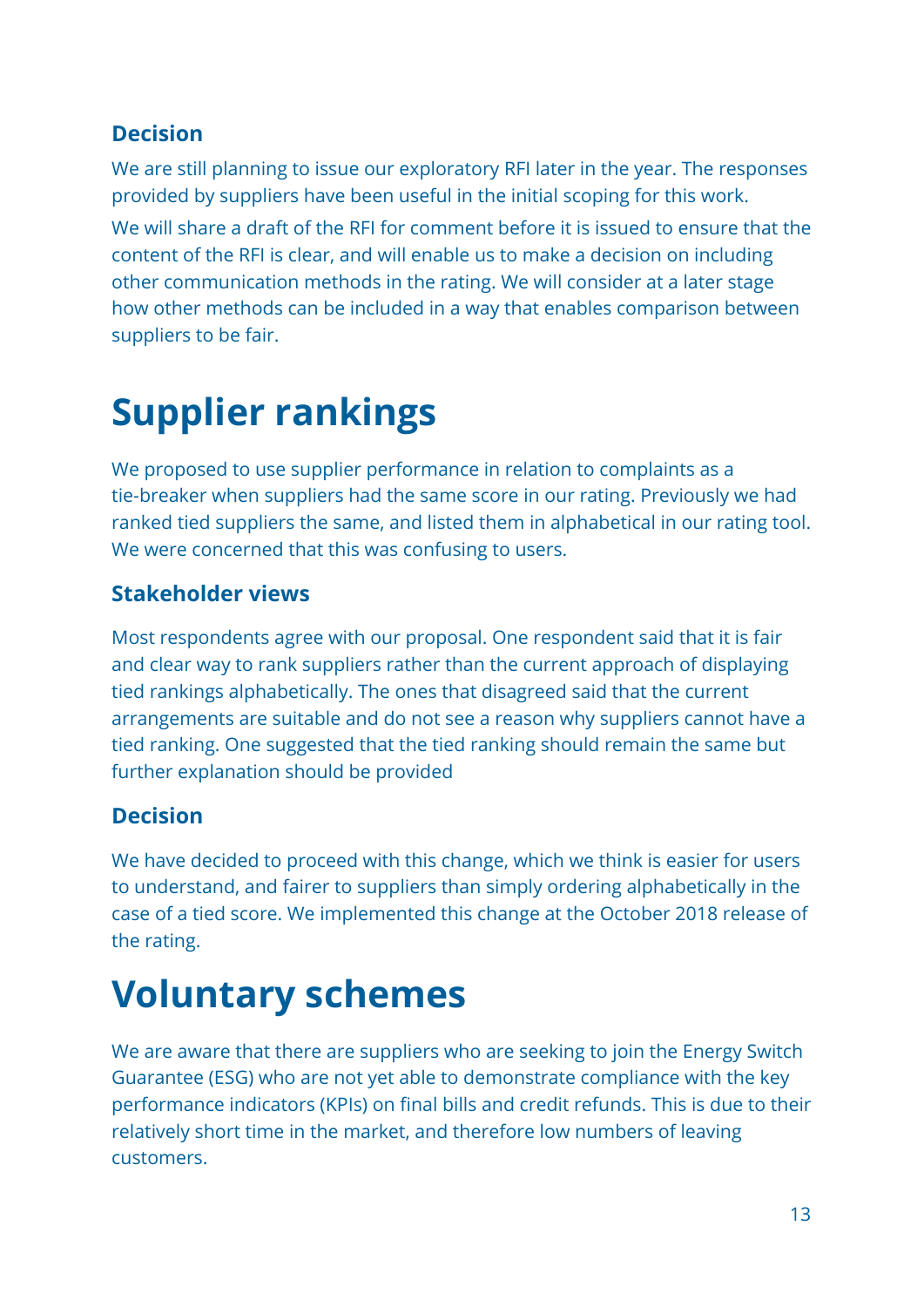The ESG are proposing that these suppliers enter a temporary 'pre-membership' phase. This will be time-limited and available to new entrant suppliers only. Before doing so, they must demonstrate compliance with the 21 day switching KPI, and this will be monitored on an ongoing basis. During this 'pre-membership' period the supplier will not be able to use the ESG logo, and if they fall below the KPI they will lose their 'pre-member' status.

The supplier will then fully join the ESG when they have had a sufficient number of leaving customers to demonstrate compliance with the all the ESG KPIs. If they do not meet these, they will lose their 'pre-member' status.

We are proposing to recognise this 'pre-member' status in the rating. We think the 21 day switch aspect of the ESG is the most salient part for consumers switching to a supplier. It is also (along with the two week credit refund requirement) the part of the ESG that goes beyond what is required in the licence. Given this, we think that it is appropriate to score 'pre-members' two out of the three stars available for full ESG members. If you have any comments on this, please let us know by 9th November 2018.<sup>12</sup>

We will review the voluntary schemes section of the rating again in 2019, after the completion of Energy UK's Vulnerability Commission and review of the Billing Code.

### **Other issues**

Other issues raised that were not covered by the consultation.

- there needs to be a clear explanation of the changes to the comparison table when the new version is first published. Comparisons cannot be made with a supplier's rank in the former table as this may change with the addition of new suppliers and it could therefore appear that customer service performance has decreased when in fact it may have remained the same or improved.
- when suppliers join the rating for the first time they tend to have a very good score on complaints performance, particularly when they are a new entrant to the market. Often this high score is not sustained as that supplier becomes more established and gains new customers. Therefore one respondent suggested that newcomers to the rating are flagged up as such, making it clear to consumers that this is a snapshot of current performance and that there is no historical performance to refer to.

<sup>12</sup> Please send comments to [thomas.brookebullard@citizensadvice.org.uk](mailto:thomas.brookebullard@citizensadvice.org.uk)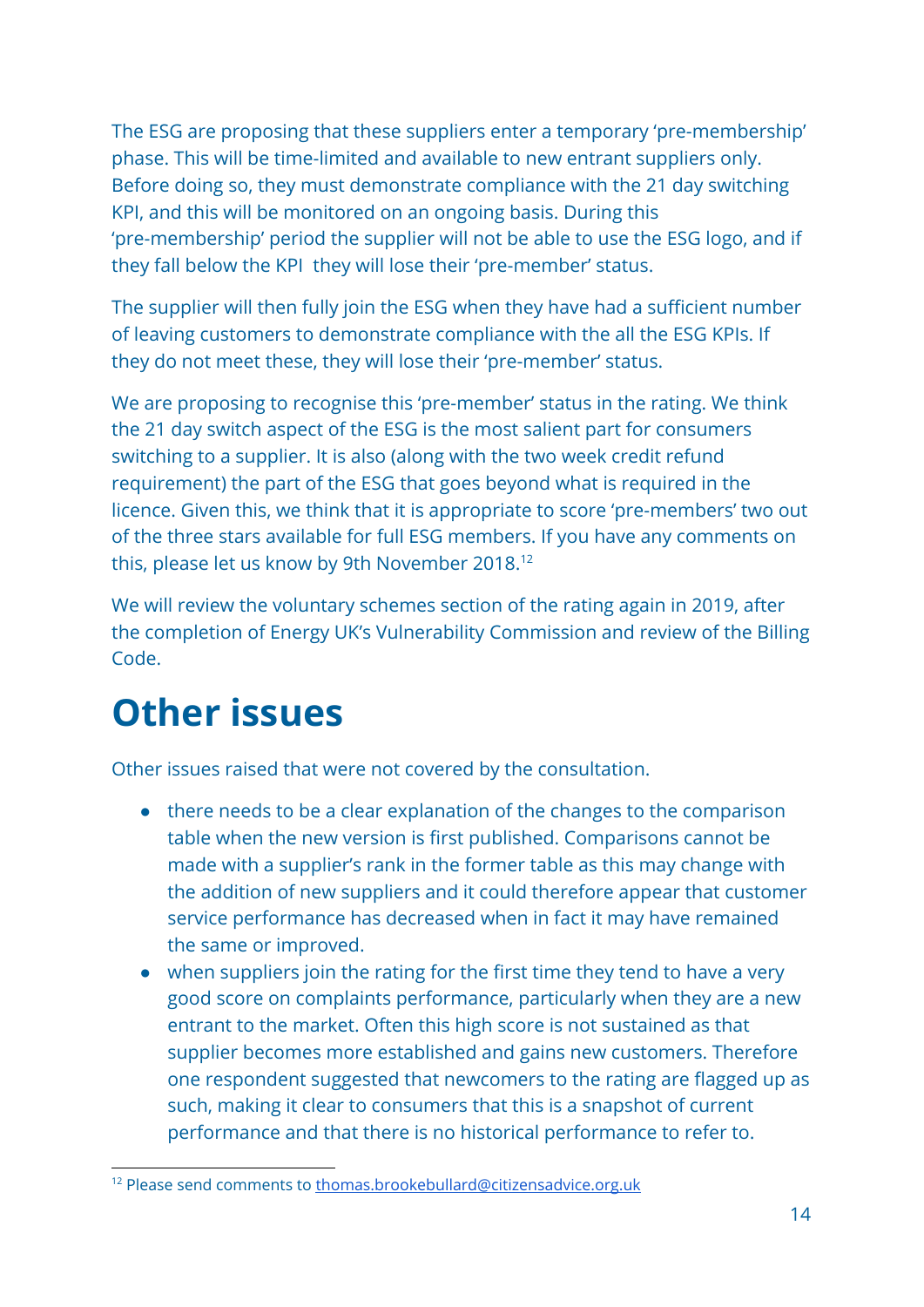Wherever changes have been made to the comparison table, we will provide an explanation of the changes.

We will test the approach of adding a label stating 'NEW' next to the supplier name when they first join the rating.

### **Our previous consultations**

July 2018[: Consultation on a rating for smaller supplier performance](https://www.citizensadvice.org.uk/Global/CitizensAdvice/Energy/Energy%20Consultation%20responses/Energy%20Supplier%20Rating_Consultation%20smaller%20suppliers%20rating310718.pdf) February 2018: [Decision on supplementary proposals](https://www.citizensadvice.org.uk/Global/CitizensAdvice/Energy/Energy%20Consultation%20responses/Energy%20supplier%20rating%20-%20decision%20on%20supplementary%20proposals_v2.pdf) November 2017: [Decision on energy supplier rating review](https://www.citizensadvice.org.uk/about-us/policy/policy-research-topics/energy-policy-research-and-consultation-responses/energy-policy-research/decision-on-changes-to-the-energy-supplier-rating/) and consultation responses July 2017: [Consultation on changes to the energy supplier rating](https://www.citizensadvice.org.uk/about-us/policy/policy-research-topics/energy-policy-research-and-consultation-responses/energy-policy-research/consultation-on-changes-to-the-citizens-advice-energy-supplier-rating/) October 2016: [Decision on improving energy supplier performance information](https://www.citizensadvice.org.uk/about-us/policy/policy-research-topics/energy-policy-research-and-consultation-responses/energy-policy-research/improving-energy-supplier-performance-information-energy-supplier-comparison-tool-consultation-decision-document/) and consultation responses July 2016: [Consultation on improving energy supplier performance information](https://www.citizensadvice.org.uk/about-us/policy/policy-research-topics/energy-policy-research-and-consultation-responses/energy-policy-research/improving-energy-supplier-performance-information-energy-supplier-comparison-tool-consultation/)